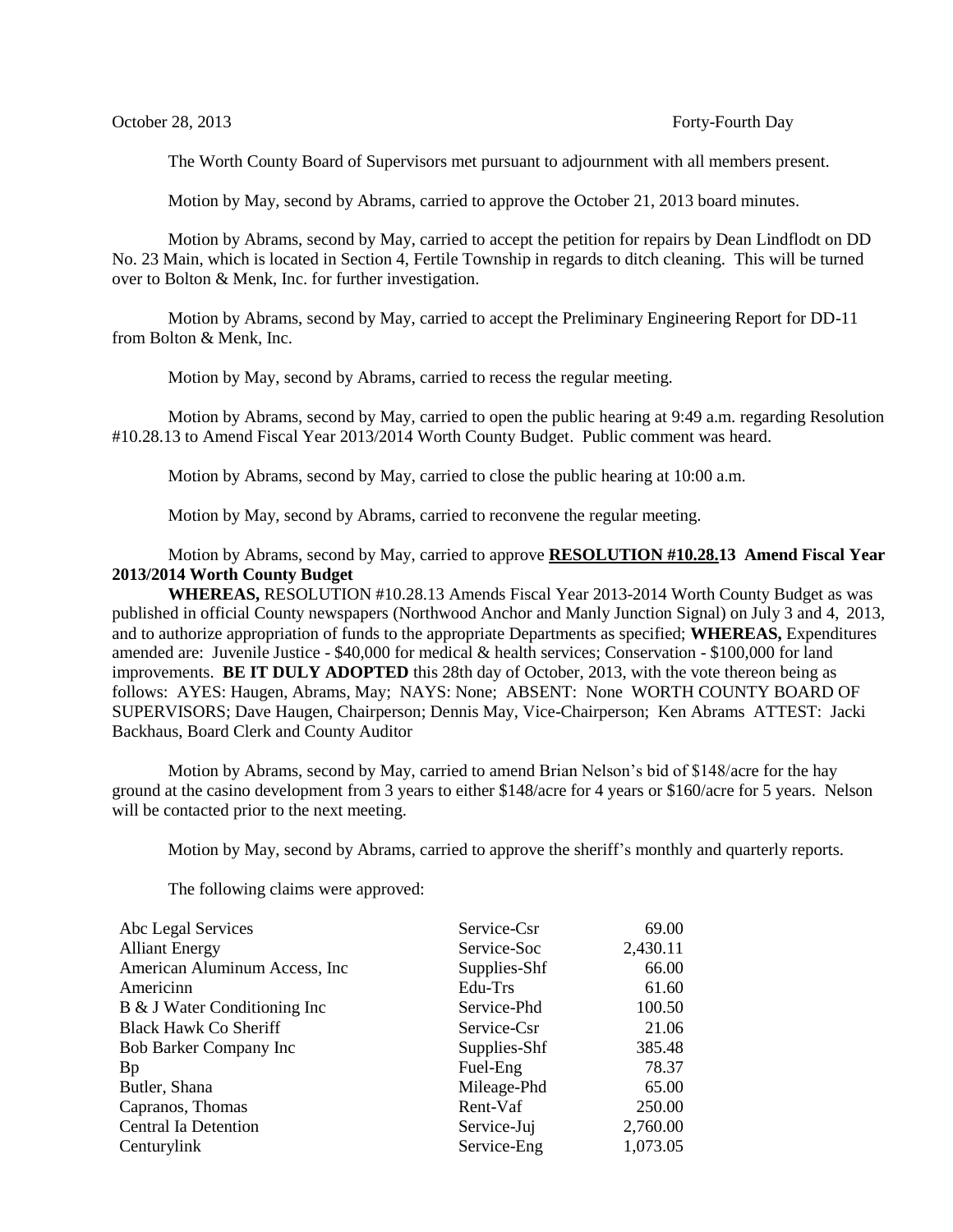| Cerro Gordo Co Sheriff              | Service-Csr            | 134.00    |
|-------------------------------------|------------------------|-----------|
| <b>Chickasaw County Sheriff</b>     | Service-Csr            | 18.00     |
| Cnh Capital                         | Parts-Eng              | 212.35    |
| <b>Crysteel Truck Equipment</b>     | Parts-Eng              | 3,035.76  |
| Cwc Chemical Inc                    | Supplies-Eng           | 6,895.80  |
| D & D Sales Inc                     | Service-Con            | 34.54     |
| <b>Esafety Supplies, Inc.</b>       | Supplies-Ema           | 204.66    |
| <b>Fastenal Company</b>             | Supplies-Eng           | 138.60    |
| Floyd County Sheriff                | Service-Csr            | 120.00    |
| <b>Francis Lauer Youth Svcs</b>     | Service-Juj            | 839.70    |
| Franklin County Sheriff             | Service-Csr            | 74.43     |
| Google Inc                          | Service-Dap            | 11.00     |
| Goveonnection Inc                   | Service-Dap            | 1,260.00  |
| Greve Law Office                    | Rent-Aty               | 350.00    |
| Grp & Associates Inc                | Supplies-Shf           | 105.00    |
| Hanson, Jacob                       | Mileage-Trs            | 298.20    |
| Hawkeye Legal Services Inc          | Service-Csr            | 100.00    |
| Henry M. Adkins & Son Inc.          | Service-Aud            | 3,123.43  |
| <b>Hewlett Packard Company</b>      | Equip-Dap              | 2,073.72  |
| Huftalin, Raymond                   | Edu-Ema                | 261.32    |
| Ia Community Services Assn          | Dues-Mha               | 50.00     |
| Ia Dept Of Transportation           | Service-Eng            | 138.00    |
| Ia State Sheriffs & Deputies        | Edu-Shf                | 300.00    |
| Imwca                               | Wk Comp-Ins            | 1,970.00  |
| Ip Pathways                         | Service-Dap            | 5,701.34  |
| Isac                                | Edu-Ema                | 375.00    |
| Isac Group Health                   | <b>Health Ins Prem</b> | 59,589.00 |
| J.J. Keller & Assoc, Inc.           | Supplies-Ema           | 31.07     |
| Johnson, Harold H                   | Rent-Phd               | 1,000.00  |
| Kam Line Highway Markings           | Service-Eng            | 32,538.75 |
| Knudtson, Kirby                     | Service-Shf            | 90.36     |
| Kossuth County Sheriff              | Service-Csr            | 17.00     |
| Kws Inc                             | Service-Eng            | 5,500.00  |
| Mahaska County Ema                  | Supplies-Ema           | 200.00    |
| Mail Services Llc                   | Service-Trs            | 236.23    |
| <b>Manly Junction Signal</b>        | Service-Con            | 245.00    |
| Marco Inc                           | Service-Trs            | 157.99    |
| Marshall & Swift Inc                | Service-Gsr            | 22.09     |
| <b>Martin Marietta Materials</b>    | Service-Eng            | 25,408.06 |
| Matt Parrott/Storey Kenworthy       | Supplies-Dap           | 89.04     |
| Mc Sorley, David L                  | Service-Phd            | 2,325.00  |
| Mireles, Sandra                     | Mileage-Mha            | 350.18    |
| Mitchell Co Sheriff                 | Service-Csr            | 22.60     |
| Mueller, Dean A                     | Exp-Con                | 16.34     |
| <b>Next Generation Technologies</b> | Service-Mha            | 325.00    |
| No Ia Juvenile Detention            | Service-Juj            | 6,500.00  |
| Northwood Anchor                    | Service-Shf            | 843.32    |
| Northwoods State Bank               | Supplies-Trs           | 48.93     |
| Osceola County Sheriff              | Service-Csr            | 21.78     |
| Overhead Door Co Of Mason City      | Service-Eng            | 146.00    |
| Paetec                              | Service-Eng            | 15.30     |
| Peopleservice, Inc                  | Service-San            | 31,794.00 |
| <b>Pinnacle Quality Insight</b>     | Service-Phd            | 150.00    |
|                                     |                        |           |